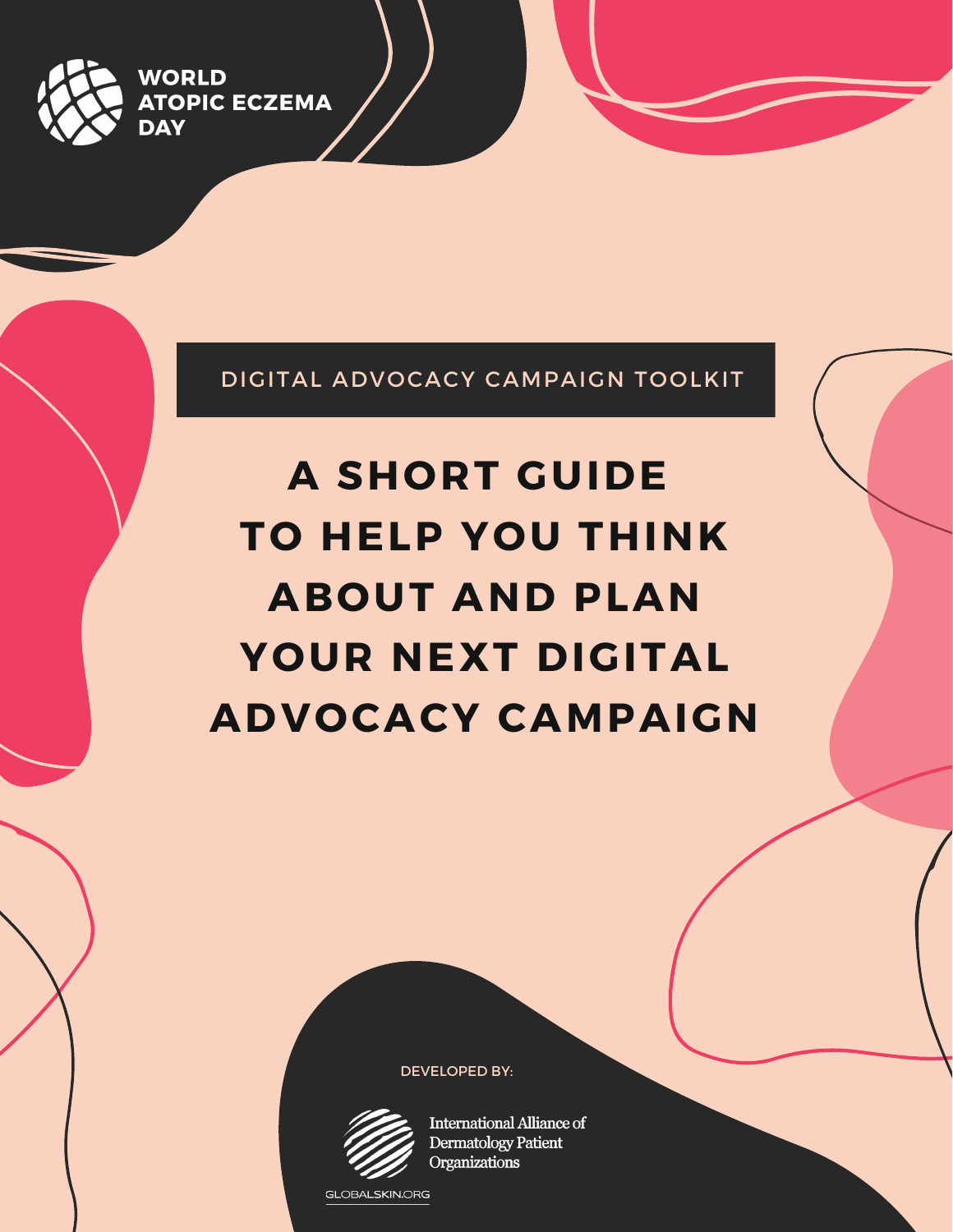# **TABLE OF CONTENTS**

| <b>Digital Advocacy Explained</b> | 2  |
|-----------------------------------|----|
| <b>Goals and Tactics</b>          |    |
| <b>Call to Action</b>             | 6  |
| <b>Campaign Materials</b>         | q  |
| <b>Measuring Success</b>          | וו |
| Example                           | 12 |



1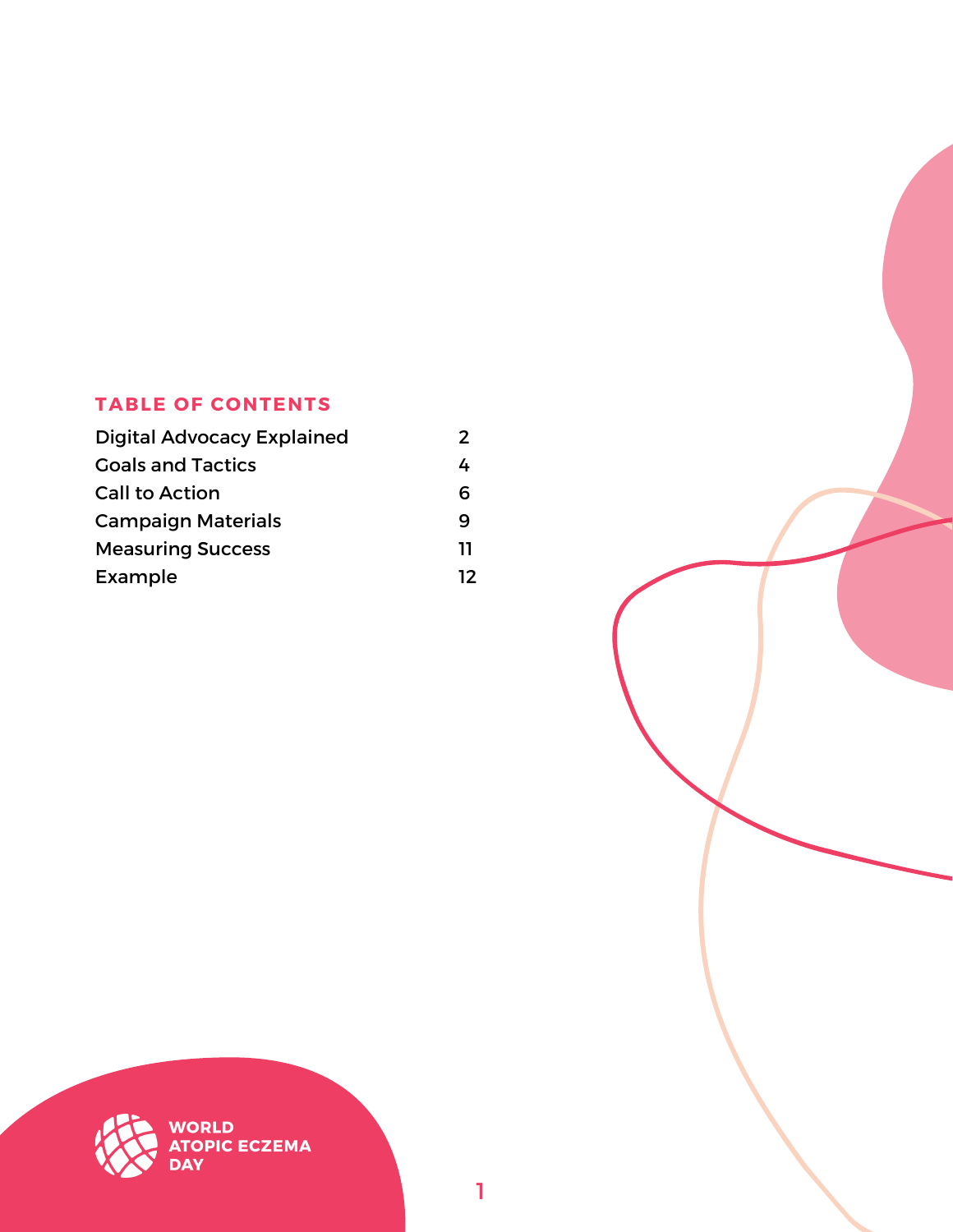#### **PURPOSE**

You are reading this document because you are part of a global movement working to improve the lives of people living with Atopic Eczema. This document was developed by the International Alliance of Dermatology Patient Organizations (also known as [GlobalSkin\)](https://globalskin.org/) to help support you as you consider pursuing digital advocacy campaigns.

#### **WHAT IS ADVOCACY?**

Before we explain the meaning of digital advocacy, it's important that we first define advocacy more broadly. Advocacy can be defined as any effort to compel decisionmakers (often, but not always, government officials) to take action (e.g. make a declaration, support a public policy) which is achieved by actively leveraging support from your community and the broader public. Many strategies and tactics — from government relations plans to public education campaigns to policy writing initiatives — are important components of a successful advocacy program.

#### **WHAT IS DIGITAL ADVOCACY?**

So much has changed in the past few years, and many organizations around the world are beginning to realize the importance of integrating digital advocacy campaigns into existing advocacy programs. When they do so, many are seeing better and faster results. But what is digital advocacy?

**A digital advocacy campaign leverages current and relevant online platforms to engage the public around an issue and a common goal, and to influence the actions of decision makers.**

2



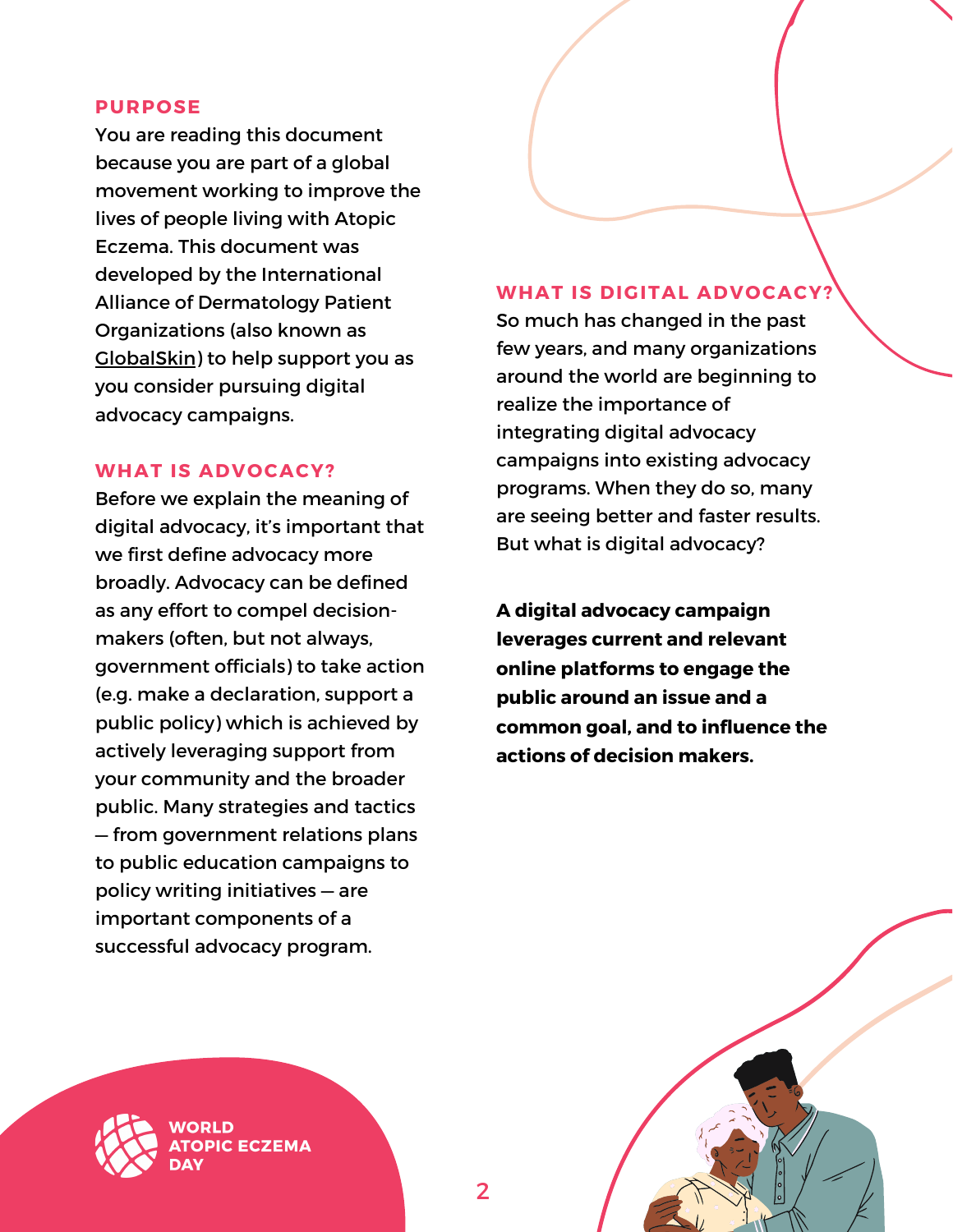This document will help you ask questions and start important conversations inside your organization about the steps you need to plan and launch your next digital advocacy campaign. Some of those questions include:

Where do we begin? What is our main goal? Who is our advocacy target? Who is our campaign audience? What action do we want our advocacy target to take? What is our Call To Action? How will we measure progress and results?

Each of these questions will be answered within the remainder of this document.

# **WHERE DO WE BEGIN?**

Digital advocacy campaigns can range from very small moments to massive multiphased and multi-channel efforts. To determine where your campaign will fall on this spectrum, make an inventory of all resources available to you and consider what deadlines and milestones you need to achieve in order for your campaign to be a success.

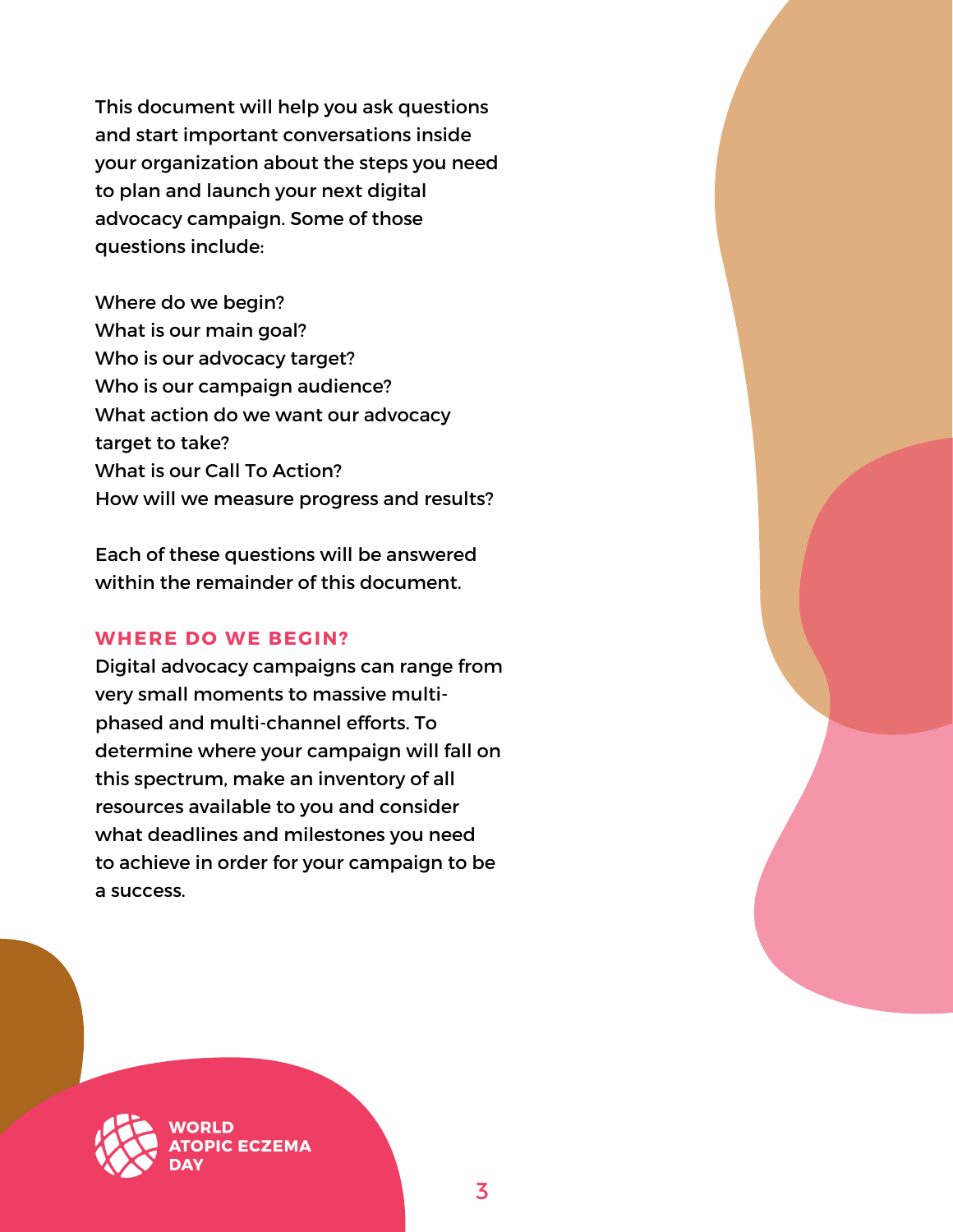#### **WHAT IS OUR MAIN GOAL?**

What are you trying to achieve? Your main goal needs to be singular and focused on the big picture. Examples may include making a specific medicine or treatment more accessible, having a lesson added to the public education curriculum, or lowering the cost of certain medications. Whatever you decide, choose something that clearly points to an outcome that will help your organization achieve its mission.

# **WHO IS OUR ADVOCACY TARGET?**

Now that your goal is defined, you need to identify your advocacy target. This is the person or group of people who your campaign will revolve around. Ask yourselves: who is the person with the most social/political influence and authority standing between us today and achieving our goal? Is there somebody who could make a significant difference, if only you could convince them that your goal is too important to ignore?

Sometimes this is one person (e.g. government official) and sometimes this is a group of individuals (e.g. Ministry of Education). Either way, your advocacy target will almost always be focused on a role that is recognisable, accessible, and influential.

# **WHO IS OUR CAMPAIGN AUDIENCE?**

Your campaign audience is the section of the general public you will be engaging and activating in order to get your advocacy target to take an action. Your campaign audience will be a group of diverse people with varying identities, experiences, and traits. One thing that your entire audience must have in common: a shared aspiration to achieve your goal. Your existing organizational audience is a good place to start. From there, ask yourself which people have access to and influence over your advocacy target, and add those people to your audience, too.



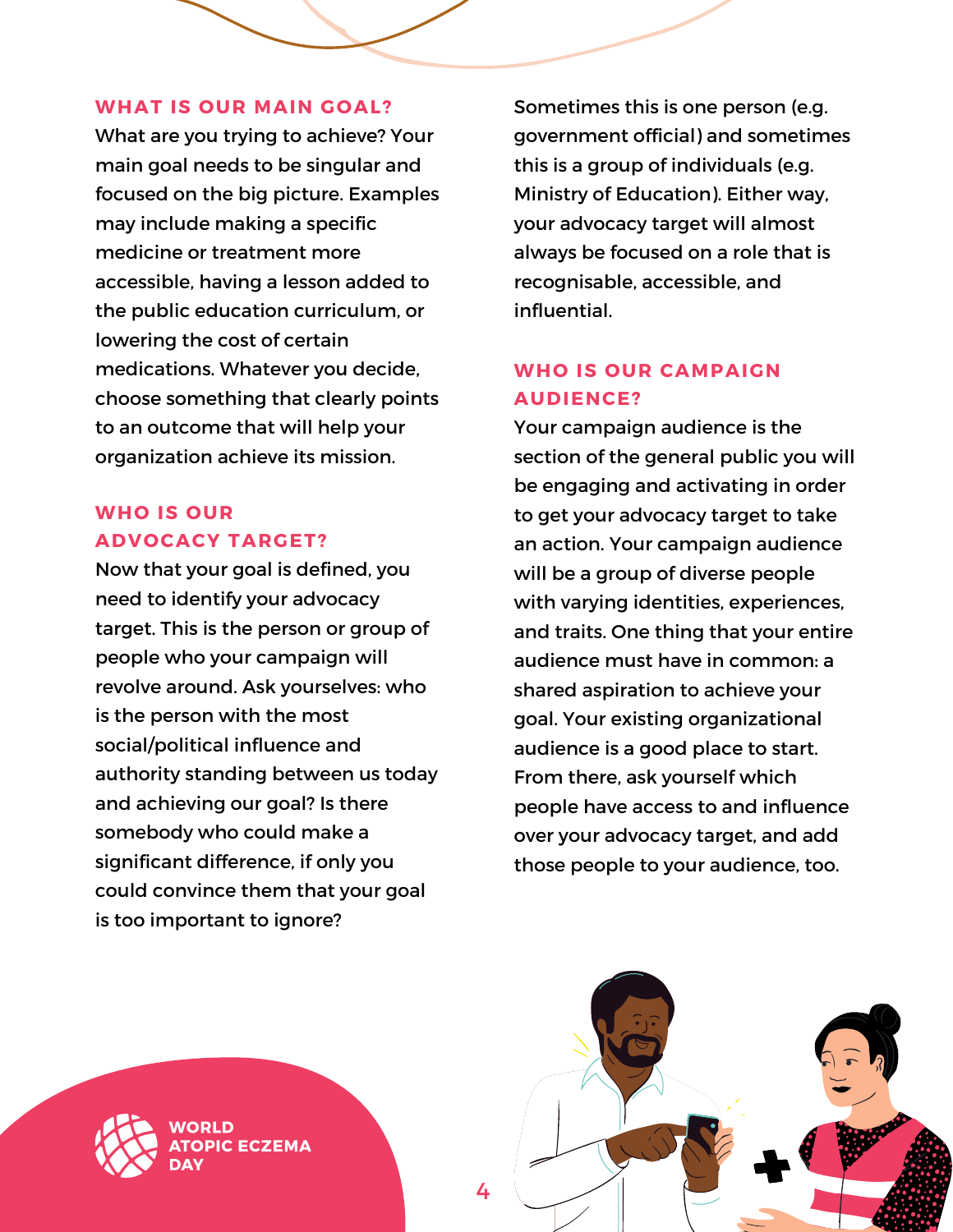For example, if your advocacy target is the local Ministry of Education, you might consider parents of school age children to be a key part of your campaign audience, even if you've never intentionally engaged this group of people as part of your organization's audience.

Once you've identified your campaign audience, make a list of their shared values and aspirations. This will be useful information when you are developing your campaign materials and key messages.

# **WHAT ACTION DO WE WANT OUR ADVOCACY TARGET TO TAKE?**

You need your advocacy target to take one specific action. It is important that you name this as simply and clearly as possible. This statement will become part of your campaign's central key messaging. The more specific you can make your statement, the more likely you will be to succeed.

Examples of actions you may want your advocacy target to take include:

- Making a public declaration
- Publicly committing to taking a virtual meeting with you
- Writing a specific policy
- Lowering the cost of a certain medicine
- Voting a certain way on an upcoming issue

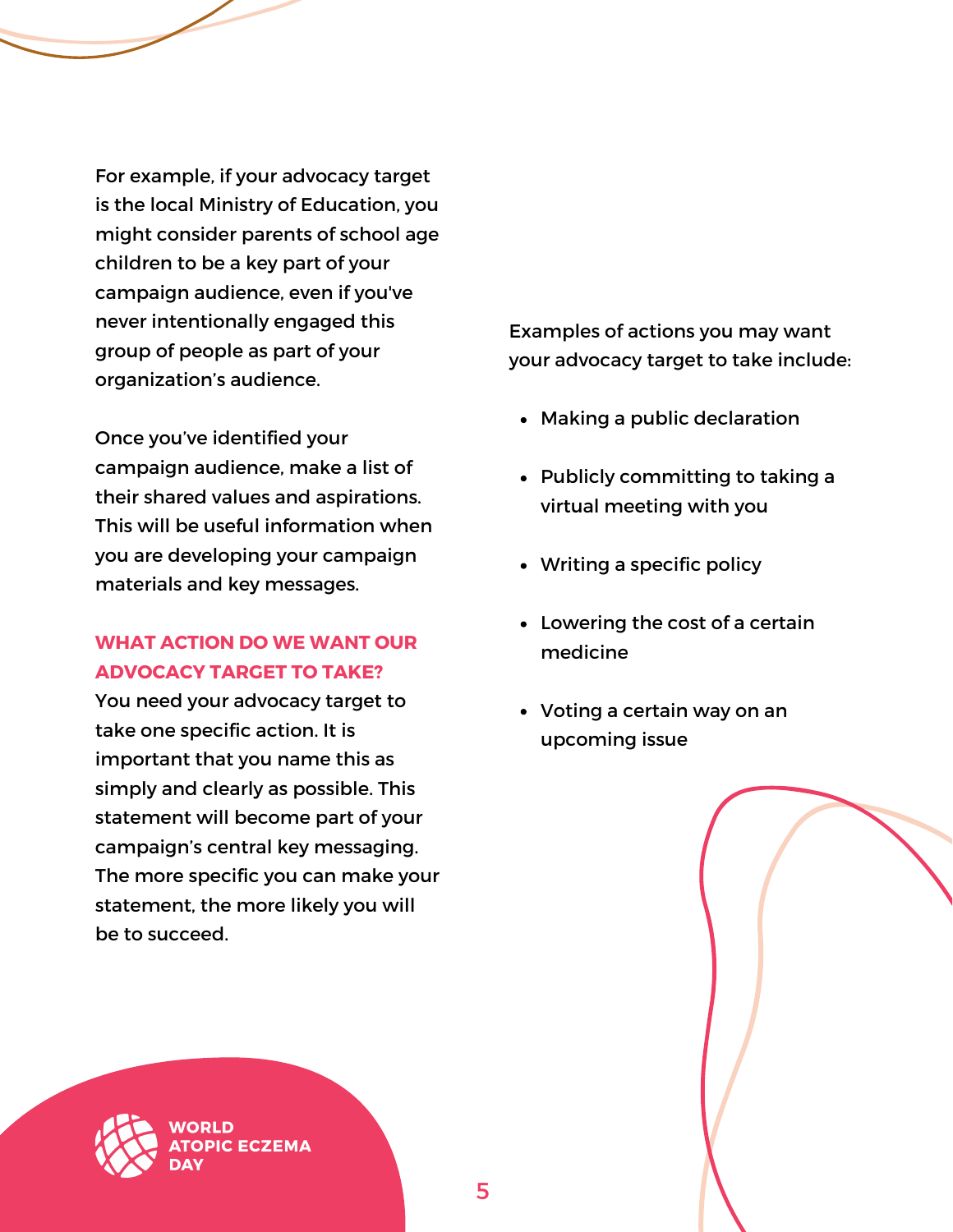# **WHAT IS OUR CALL TO ACTION?**

Your Call to Action (CTA) is what you are asking your campaign audience to do. This is the action they will take in order to compel your advocacy target to take action. In order to determine which CTA tactic is right for your campaign, review all of the options in the list below. Ask yourself which tactic your campaign audience is most likely to take, and which feels like it will apply the right type and amount of influence upon your advocacy target.

CTA options include:

**Sign an E-petition:** This is the most common and successful form of digital advocacy; here you pre-write an e-petition and ask your campaign audience to sign it. At the end of the campaign, you deliver the petition to your advocacy target.

**Open Letter:** This tactic is one where you write an open letter that demands action from your advocacy target. Before you make it public, work with your Board and network to get as many influential people and organizations to sign it. Then, publish the letter on your website and use social media to ask your audience to add their names to the list of signatories.

**ECZEMA** 

**Send a Letter to Target:** Very similar to an e-petition, with this mass letterwriting tactic you will ask your campaign audience to sign their name to the bottom of a letter you have prewritten and ask them to individually send it directly to the advocacy target.

**Write a Letter to Editor:** Here, you're asking your campaign audience to send a letter to their local newspaper or media outlet for them to publish it in the letter to editor section, if available. The letter will be pre-written by you, or you will provide key messages in advance and ask your audience to write their letters uniquely.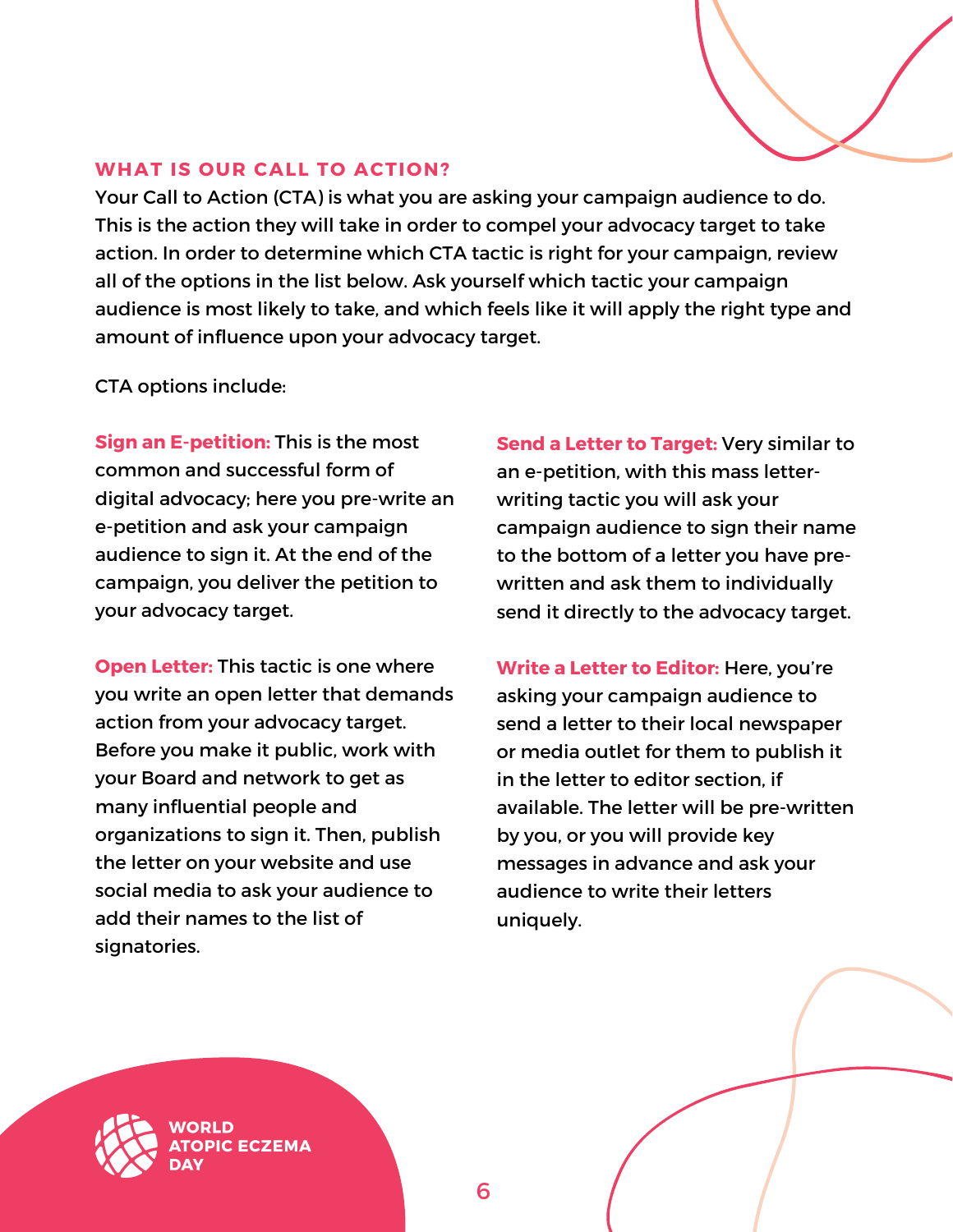# **Participate in a Handraiser:** A

handraiser is similar to an e-petition but instead of demanding change from your advocacy target in an actual petition, you are asking your campaign audience to add their name to a list of citizens to say they agree with your goal. This is a good option when you don't have a concrete demand to ask of your advocacy target, but rather want to simply "demand change." As a note, Handraiser campaigns are effective but generally elicit a smaller response from the campaign audience because they are less tangible.

**Attend Online Training:** With this tactic, you are asking your campaign audience to attend an online training. This training will equip the attendees with key messages and the fundamentals of your advocacy objectives so they can take the work into their own local networks and communities.

**Invitation Spree:** This tactic motivates your campaign audience around a simple ask: get your advocacy target to accept your invitation to an online

meeting. This is an especially interesting CTA if your advocacy target is more than one person and your goal is to collect as many accepted invitations as possible (e.g. every member of the Board of Directors, or a Mayor from as many cities in the country as possible).

**Tweet storm:** With this tactic, you ask your campaign audience to amplify your ask by tweeting a unified message at the advocacy target in a coordinated effort, and using a predetermined campaign hashtag.

#### **Story Amplification:** Story

amplification campaigns are a simple and effective way to broadly share why your goal is important from multiple perspectives. With this tactic, you create a short online survey that asks your community a simple question: "Can you share a personal story about why this campaign goal is important to you, and why you think the advocacy target needs to act?" Once the results are in, reach out to those with the most compelling stories and ask them if you can share them publicly on your social media channels. Do this, and make sure each is accompanied by a public ask to your advocacy target.

ח וסמי **CECZEMA**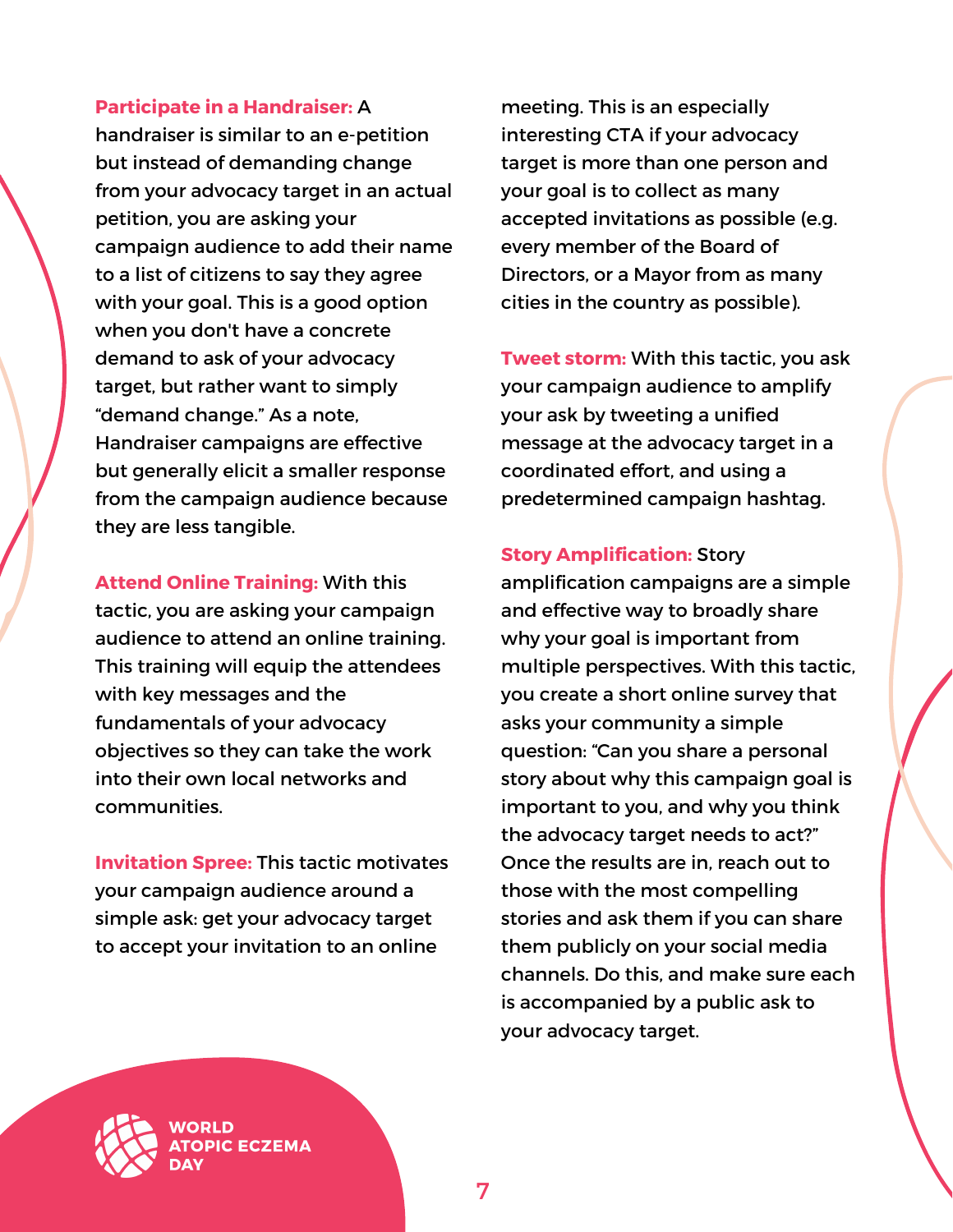#### **WHAT IS OUR TACTICAL GOAL?**

You have already set your main goal, and now that you have determined your Call To Action, it's time to set your tactical goal. This is the goal that is specific to this campaign CTA. It might be that you want to collect 500 e-petition signatures, or that your goal is to have three government officials confirm attendance to a virtual meeting with your team. Whatever it is, make sure you set one that is ambitious but also realistic. When you define success in advance by setting a goal and sharing it with your community before you get started, you'll be surprised how excited the community will be to rally around your campaign and help you achieve your objectives.

Remember that no success is too small, and starting out with a modest but achievable goal you can meet is often more impactful than setting an incredibly ambitious goal and not being successful.

**CECZEMA** 

# **HELPFUL RESOURCES**

**[Change.org](https://www.change.org/start-a-petition)** and **[Avaaz](https://secure.avaaz.org/page/en/)** are great websites that let you host an e-petition.

**[Dogooder](https://dogooder.co/)** is a great tool for hosting Letter to Target Campaigns.

**[Ecojustice](https://www.support.ecojustice.ca/page/103543/action/1) Canada** does a good example of displaying an online Letter To Target campaign on their organizational website.

**[SurveyMonkey](http://surveymonkey.com/)** and **[Typeform](https://www.typeform.com/)** are great free tools you can use for collecting content from your community.

ח וסמו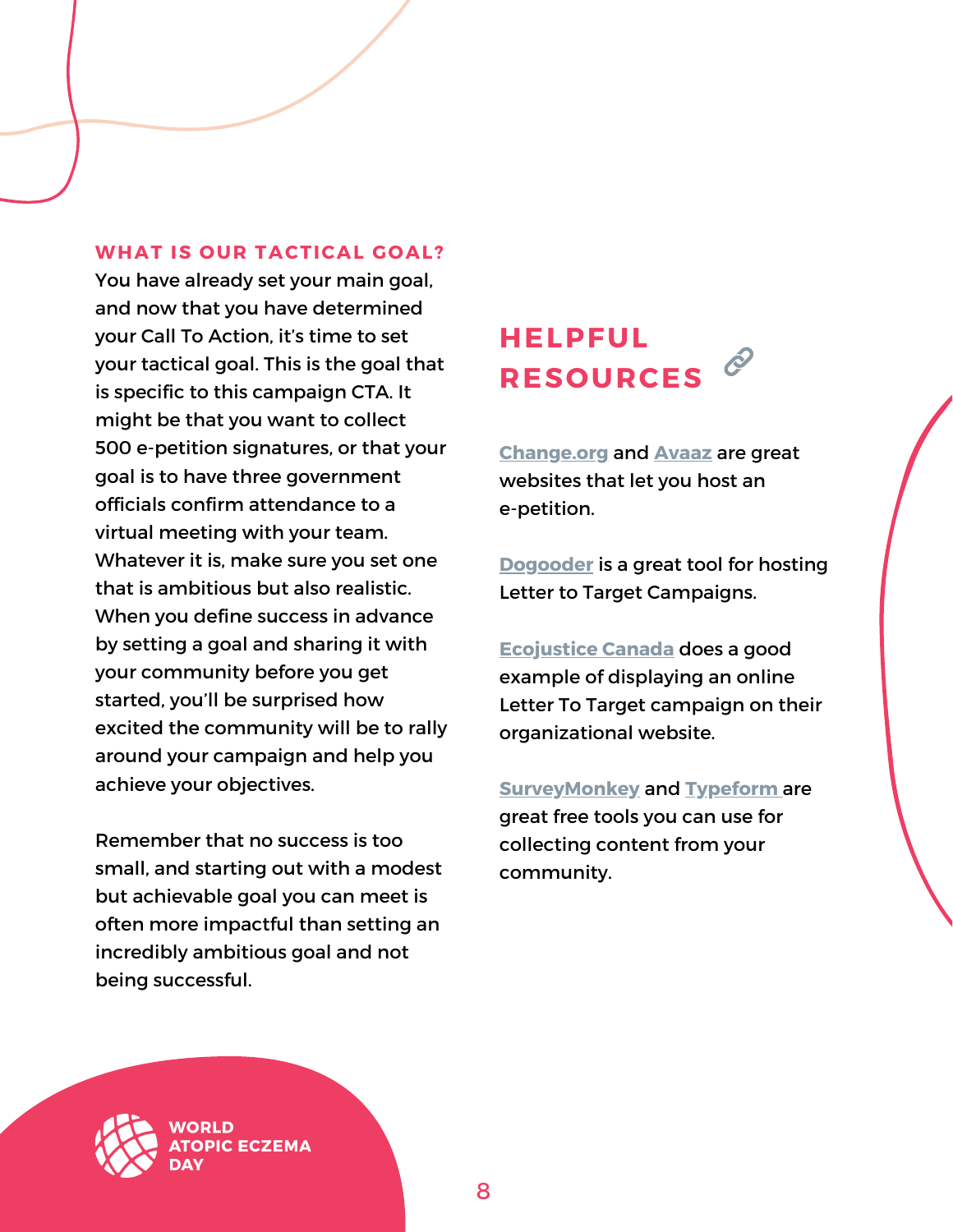#### **DEVELOPING YOUR CAMPAIGN MATERIALS**

Now that you've determined your strategy and tactics, it's time to develop your campaign materials.

9

The list below is a great starting point when you're considering what your campaign needs.

**Landing Page:** Most campaigns will require a landing page. This may be hosted on your organization's website, or it may be a standalone landing page that you create using an advocacy platform (some examples below). Wherever you host it, make sure your Call To Action is prominently featured, and try not to distract the page with anything else besides your CTA. When a person arrives at your landing page, it should be very clear to them that there's only one action they need to take and that action should be very obviously presented.

**Emails:** The people who are signed up to receive your emails are almost always your most engaged online audience. Make sure you take advantage of this channel by sharing frequent asks to participate in the campaign, and use this channel to provide progress updates as you go.

**ECZEMA** 

**Social Content:** Your social media channels are a great place to share your message even more frequently. Remember there is almost no such thing as too much content, as long as it's relevant to your audience and your CTA. Also remember that some people might need to see your campaign more than once before they participate. Use social media to share your CTA, but also to ask your audience why the issue is important to them. If possible, spend some of your media budget on your social content and turn the posts into social media ads. You will be surprised how much of a higher response you will see with even a very small investment.

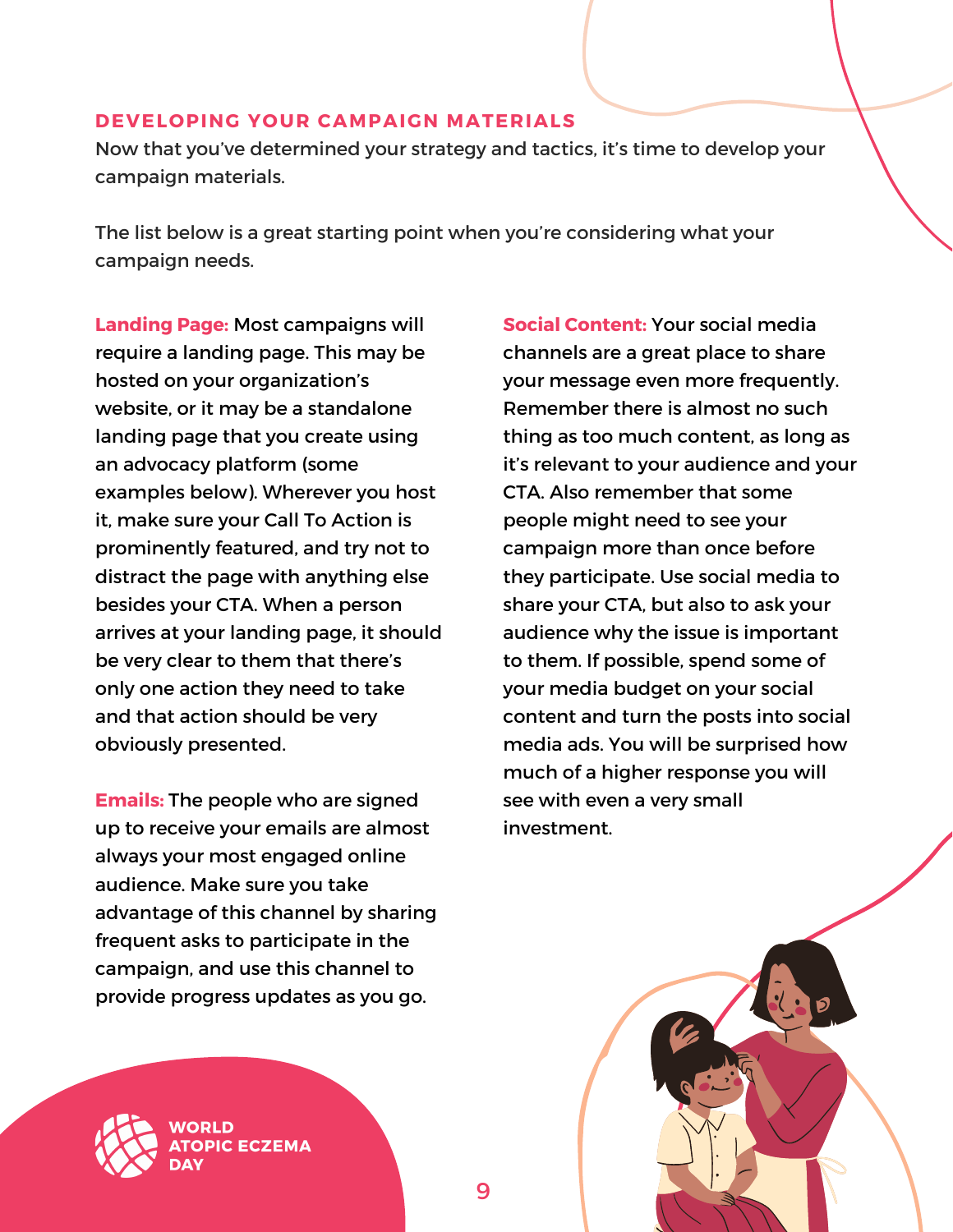**Video Content:** Not all content will have the same impact, and video content is undeniably important in digital marketing. Your videos don't need to be expensive or fancy; simply record a few personal messages using your phone or webcam and tell your audience what you need from them in less than one minute. Share your video content on both social media and via email.

**Creative Value Propositions:** It will be important to highlight several value propositions throughout your campaign. In essence, a value proposition is the answer to the question, "Why should I care?" To get started, ask yourself: "What are the top five reasons a person should care whether or not this campaign meets its main goal?" and then develop one piece of content for each of your answers.

**Creative Storytelling:** As a general rule, your audience will be much more easily compelled to act when the message is shared alongside an emotional and personal story. Tell as many personal stories as you can from a diverse set of people with unique experiences. Putting personal stories at the heart of your campaign will make it more human and relatable; emotional storytelling almost always outperforms intellectual, technical, or organisationally focused storytelling.

#### **EXAMPLES**

# **The Coalition for [Headache](https://www.youtube.com/watch?v=SSlCytq1ph0) and Migraine Patients** released a video to their supporters asking for help with a Twitter Storm.

# **The New Hampshire [Democratic](https://www.nhdp.org/write-a-letter)**

**Party** has a great landing page on their website that walks their campaign audience through the steps necessary to send a letter to the editor.

**ECZEMA**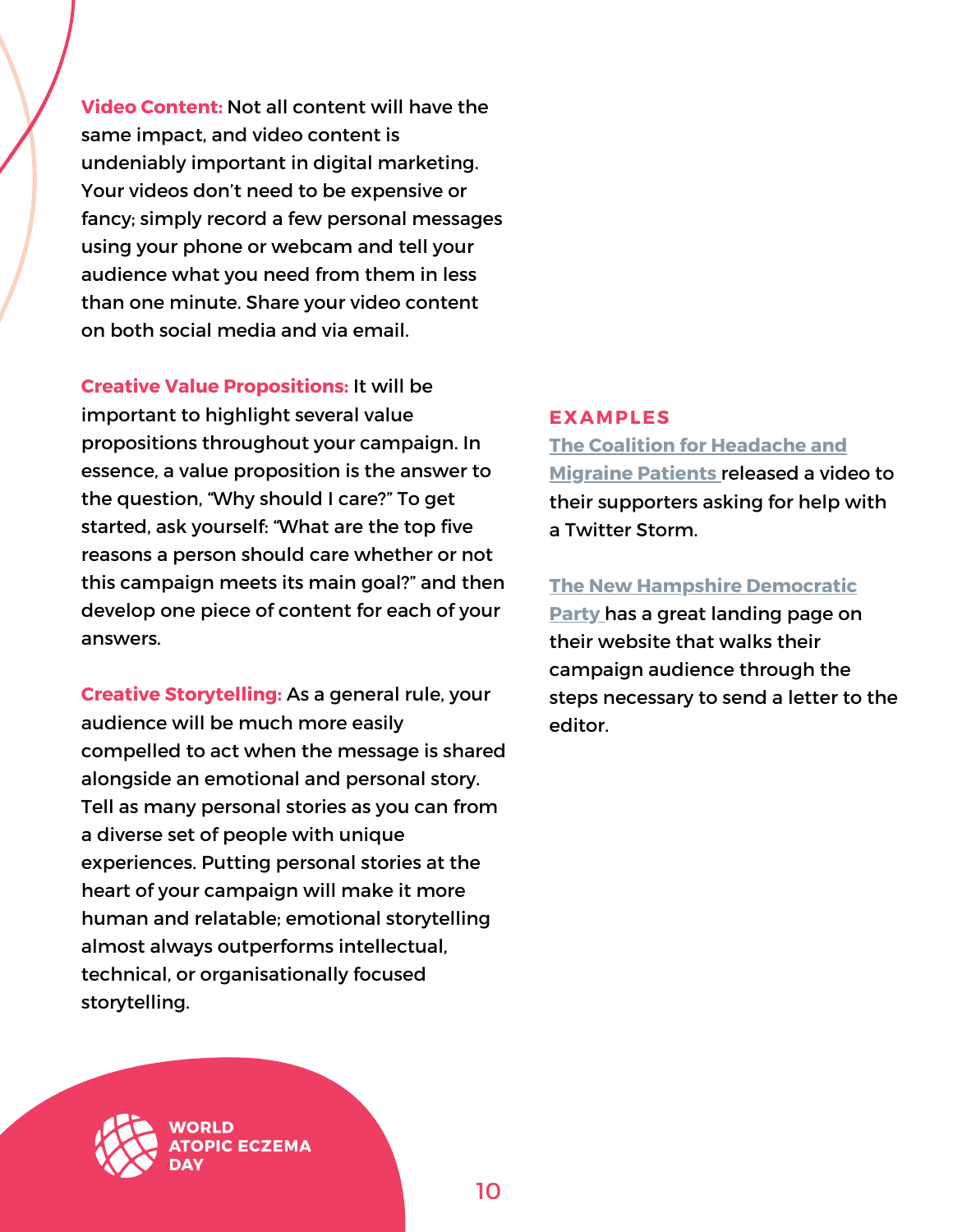# **HOW WILL WE MEASURE PROGRESS AND RESULTS?**

Whether or not you achieve your campaign goal or your tactical goal, it's important to measure your progress along the way as well as at the end so you can fully understand which parts of your efforts worked better or worse than others. When you're measuring results, here are a few concepts to keep in mind:

**Transparency:** Your campaign audience's trust is earned, and it's easy to lose. Showing your community that you are committed to transparency will make them trust you more, will show them the impact of their efforts, and will make them feel like they're part of the in-group who has access to behind-the-scenes information. From the very beginning, make your main goal and your tactical goal public. At the end of the campaign, share your results even if the goal is not met.

**Momentum:** Don't wait until the campaign is over to report back to the community. People love to be a part of building momentum – if you share that you're happy with the campaign's progress, they'll get excited about it too and share with their networks. Most online

behaviour studies show us that people are much more likely to support momentum and help a winning campaign cross the finish line; so make sure to share your progress frequently and excitedly, and celebrate every small win with your campaign audience.

# **Evaluate during your campaign:** If

you're measuring as you go, you might start to realize that some efforts are working better than others. Perhaps social media posts with certain imagery are getting a better response than social media posts with no imagery? Maybe your Facebook posts are generating a more cost effective response than your tweets, but your emails are performing better than both of them? Analyze your data as you go, and make real-time adjustments accordingly to make sure you're getting the most impact possible from your effort.

**CECZEMA**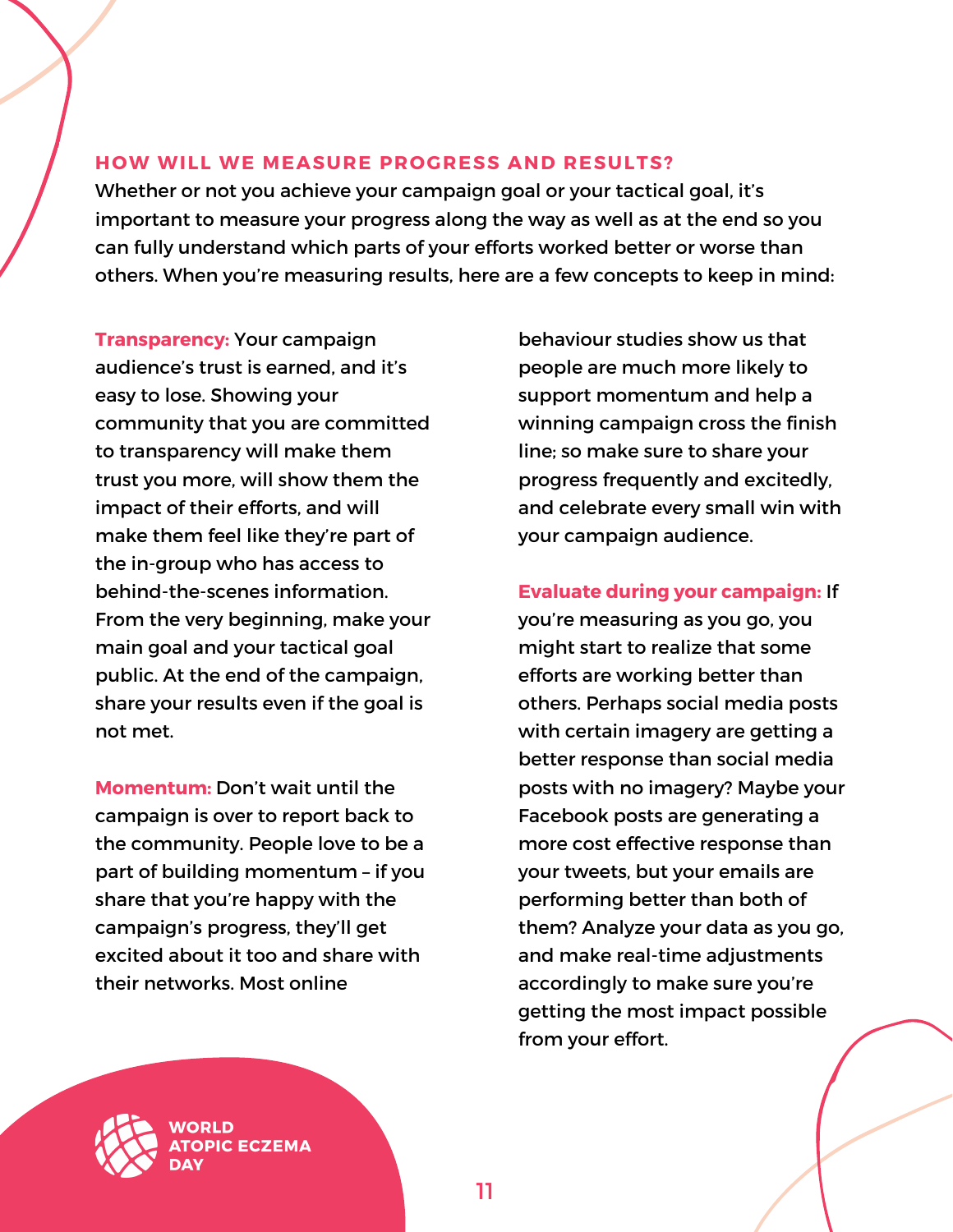#### **AN EXAMPLE OF DIGITAL ADVOCACY IN ACTION**

Below you will find an example of someone who is planning their own digital advocacy campaign and asking themselves the questions defined in this document.

Fernando knew that he and his team wanted to try a digital advocacy campaign for the first time. They sat down and took inventory of their human capacity and technical resources, and they made a timeline that considered when all of this work needed to be completed. From there, they determined that their main goal was to ensure a new drug was available to the people in their country in a timely manner. Knowing this, they decided that their advocacy target would be the Ministers of Health from every province across their country.

The action that Fernando and his team needed every advocacy target to take? Introduce a government motion to allow for an expedited approval for this new drug. Fernando's team spent a considerable amount of time determining which CTA was best for them and decided that they would try to get as many virtual meeting attendance confirmations as possible from the Ministers within a one-week period.

While they really hoped to get meetings with each of the country's 10 Ministers of Health, Fernando and his team knew they'd be happy with a smaller number too, so they set their tactical goal to be 3 total attendance confirmations. From here, they met with several community members to collect personal stories with permission to share them more widely. When it came time to build the landing page, they realized that they didn't have the technical capacity or time to do something new, so they decided to use their organization's existing blog to write a very clear detailed blog article with their CTA prominently featured. They sent an email to their entire email list and boosted a Facebook post featuring a short video – in both, they asked their audience to contact the Minister of Health in their own regions and ask them to attend a meeting with the organization. Fernando and his team also hosted a Facebook Live where they shared some tips and key messages with their campaign audience to help them approach their local Ministers.

**ECZEMA**